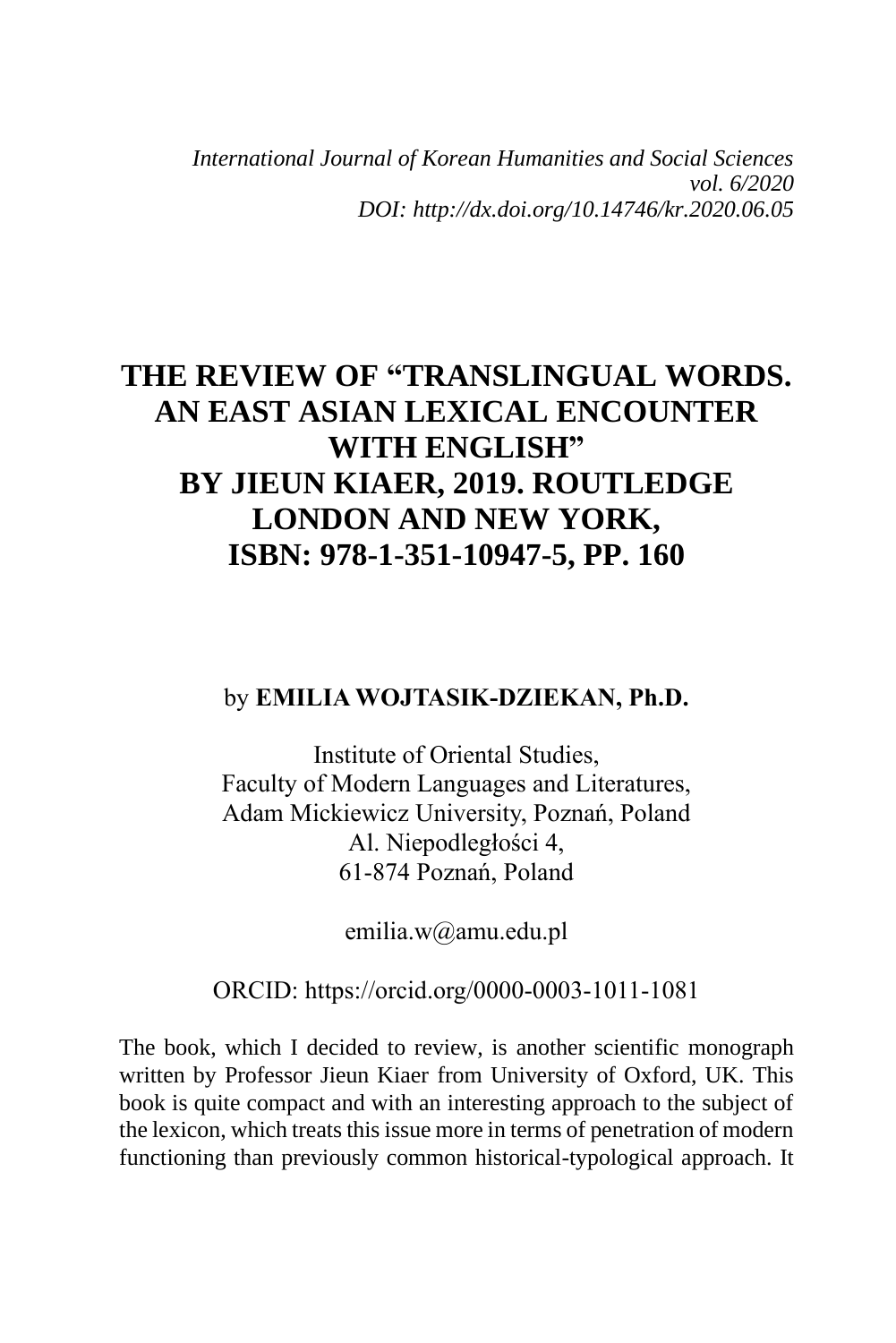is certainly an interesting and future-oriented research aspect for linguistics.

The book consists of three (3) parts, each of which focuses on another aspect of the issues in the analyzed language vocabulary (primarily English – which is indicated in the title; East Asian languages such as Korean, Chinese and Japanese).

The first part is devoted to outlining the very concept of the notion of *translingual words* introduced by the Author. The Author emphasizes in the introduction (part I) that she is aware of the widespread contemporary linguistic changes that also affect the lexis of a given language, at the same time defining the introduced concept as: "Translingual words are words that live across the borders of languages. These words constantly travel and re-settle in different languages. As a part of their adaptation processes, they gain local forms and meanings." (Kiaer 2019: 1). At the same time, Kiaer indicates a research goal, describing it as the need to change from a monolingual model to a multilingual model, which would allow the accumulation and accumulation of translingual terms in a global lexicon. For this purpose, the use of modern Internet tools (online databases, social media or online varieties of English) is the right approach, allowing the findings to be placed in a broad context.

As already mentioned, the first part is devoted to the issue of the lexicon crossing linguistic borders. This label covers not only the terms of loanwords from Asian languages in English, but also an occurring linguistic correlations (especially lexical) between these languages. It also raises the question of linguistic assimilation deadlines originally borrowed and now no longer treated as foreign because of their dissemination on the Internet. The correlation between languages and their online availability influences not only the increase in the share of loanwords in languages but also their accustoming and the accelerated process of assimilation. Hybrid terms are also no longer a complete novelty, and their presence is becoming more frequent and less and less aware. They are no longer treated as linguistic anomalies that arose by chance – they are words and phrases as important as others. The author even describes it as a *linguistic currency*: "Hybrid words are not subsidiary or temporary words but are a crucial linguistic currency for those who are constantly exposed to multiple languages." (Kiaer 2019: 22). A separate section is devoted to culturally immersed words, which are distributed among the groups and interests. This affects the individual popularized phrases originally embedded in a particular culture (eg. Kiaer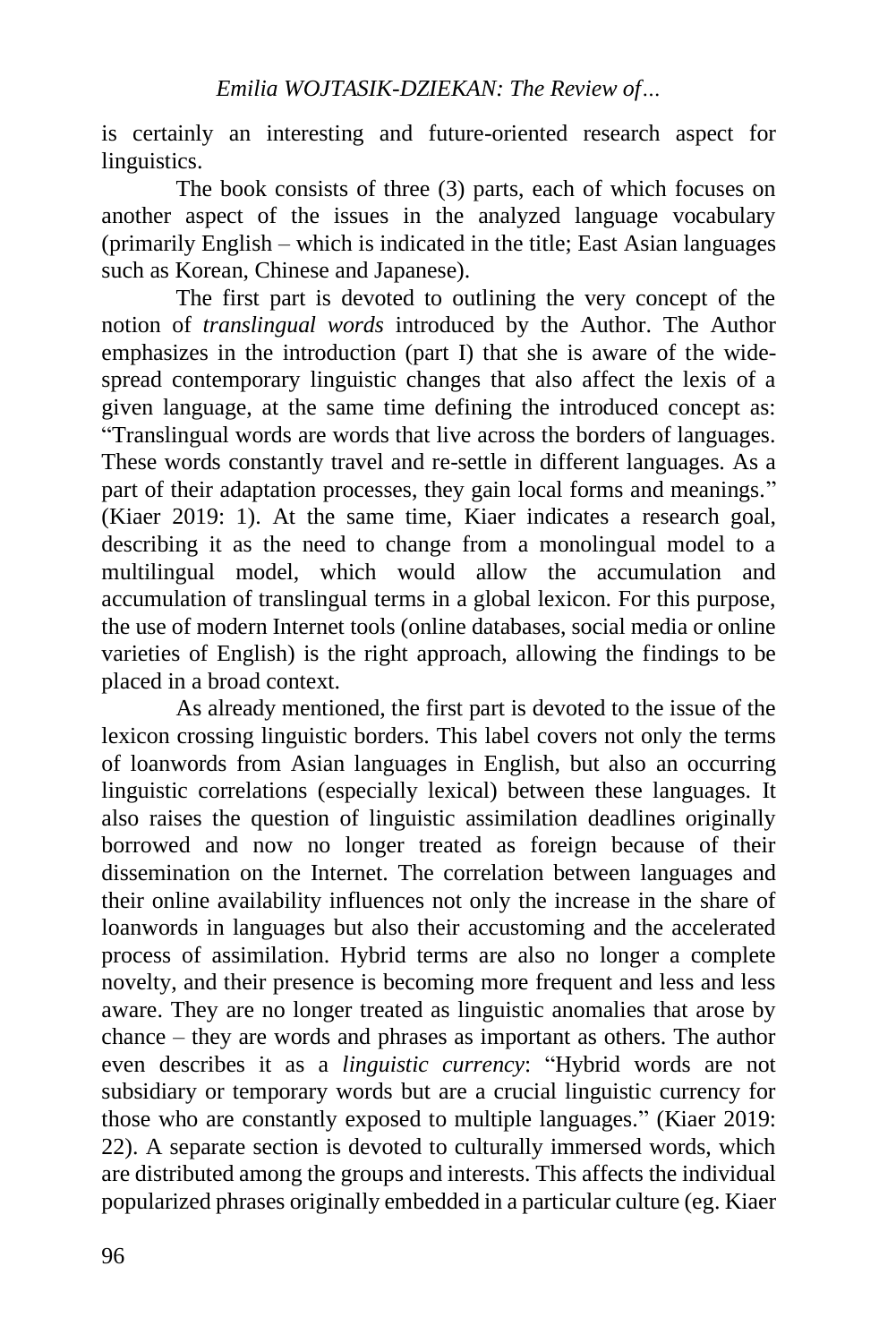#### *IJKHSS 6/2020*

gives Korean *hallyu*, *aegyo* and Japanese *kawaii* or *Tamagotchi*). This is the introduction to section 4, which discusses *translingual words* based on the lexicon and then transfers it to the global lexicon, examining in the context of form, meaning and origin. Kiaer derives this concept from the idea of *translanguaging* by García and Wei (2014) and later findings of Otheguy, García, and Reid (2015), pointing out that: "a language provides a communicative environment with a set of phonological and morphosyntactic rules together with specific social conventions." (Kiaer 2019: 42). This part is particularly interesting because of the global approach, pointing at the same time to the process of deriving meaning from the local language to the global language level.

Part II of the book focuses on the history of the emergence of Asian terms in English. The Author places Japanese, Chinese and East Asian terms in general against the background of historical, political, trade and cultural contacts. Kiaer pays special attention to terms of Chinese origin, at the same time emphasizing their transformation process in a linguistic assimilation into Korean or Japanese, and at the same time perceiving them in English as being of Chinese origin. By analyzing words and phrases related to culinary, philosophy or regions, Kiaer also tries to outline the direction of the individual words geopolitical transfer to finally reach the stage of lexical linguistic variations due to electronic and printed media use, and the degree of word integration into English. This part is accompanied by a three case analysis of Asian terms in press texts written in English, making the author's argument credible. The problematic issue of the East Asian terms romanization in English is also noteworthy.

Part three  $(III)$  – the last one – is also devoted to terms of foreign origin, but in the opposite direction than in the first two parts of the book – it discusses the issue of English terms in aforementioned East Asian languages. The historical background of introducing English terms into Japanese, Chinese and Korean is analyzed as the most common methods of English lexicon transfer by translation or transliteration. In addition to history in brief, some present conditions are also indicated, especially these related to technological development and progress, as well as motivation to incorporate terms related to the users attitude.

The depiction of the formal language approach of the various institutions in China, Japan, Korea and Taiwan to the terms of English origin is particularly interesting. This subsection is an introduction and a logical bracket with the next subsection (9), dealing with the problem of creating English words through the prism of the leading Asian language.